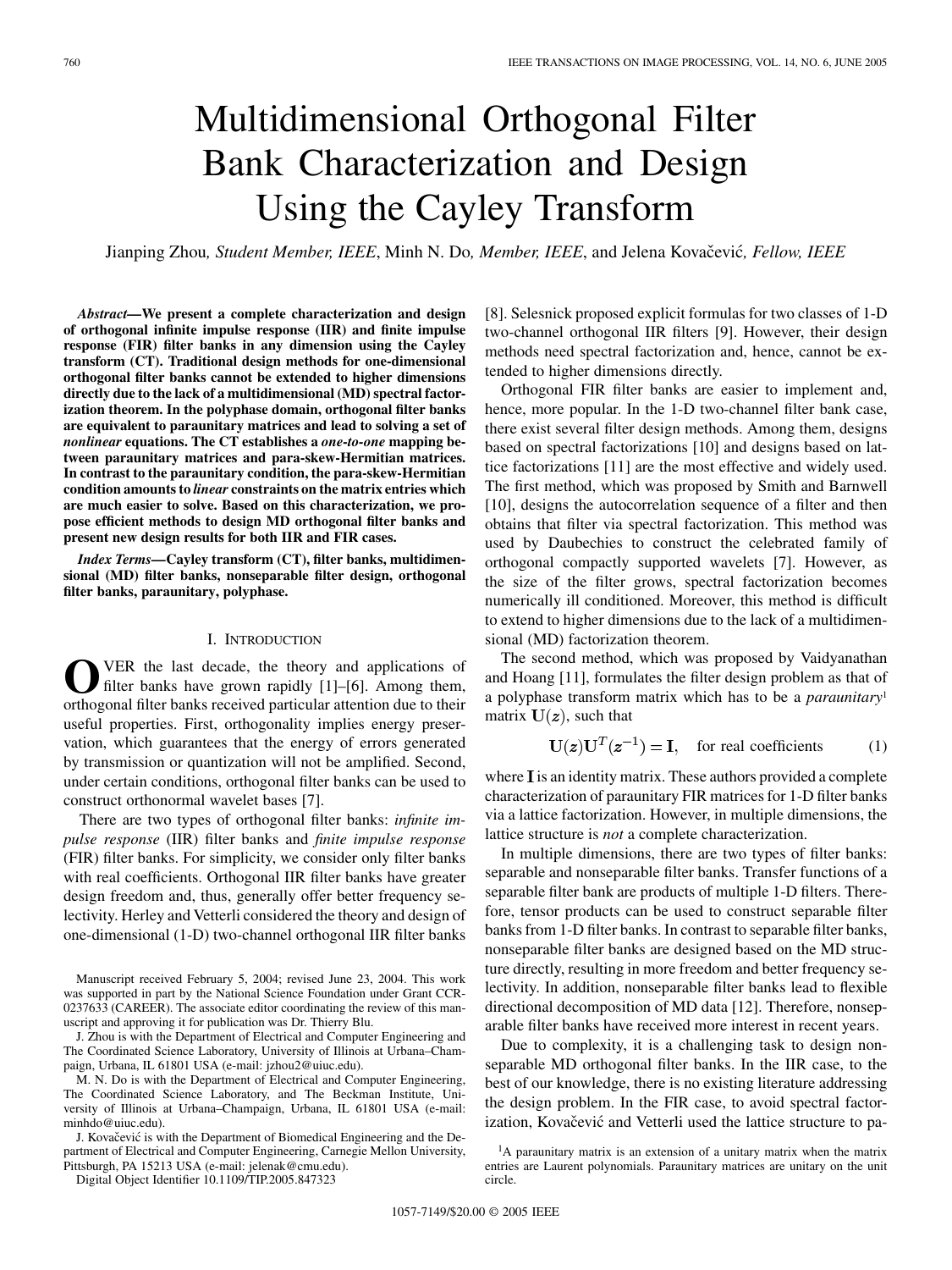rameterize the paraunitary matrices in MD and successfully designed specific two-dimensional (2-D) and three-dimensional (3-D) nonseparable orthogonal FIR filter banks [[13\]](#page-9-0). However, their method could not find all solutions since the MD lattice structure is not a complete characterization. Recently, Delgosha and Fekri derived a complete factorization for 2-D orthogonal FIR filter banks based on degree-one IIR building blocks [\[14](#page-9-0)]. Unlike our work, the focus of their work is to find a factorization of a *given* orthogonal FIR filter bank.

In this work, we propose a complete characterization of MD orthogonal filter banks and a novel design method for orthogonal IIR and FIR filter banks using the *Cayley transform* (CT) [\[15](#page-9-0)]. The CT of a matrix  $U(z)$  is defined as

$$
H(z) = (I + U(z))^{-1} (I - U(z)).
$$
 (2)

The inverse of the CT is

$$
\mathbf{U}(\mathbf{z}) = \big(\mathbf{I} + \mathbf{H}(\mathbf{z})\big)^{-1} \big(\mathbf{I} - \mathbf{H}(\mathbf{z})\big). \tag{3}
$$

The CT is a matrix generalization of the bilinear transform [\[16](#page-9-0), pp. 415–417], which is defined as  $s = (1 + z)^{-1}(1 + z)$ . The bilinear transform maps the imaginary axis of the complex  $s$  plane onto the unit circle in the complex  $z$  plane. It is widely used in signal processing theory, for example, to map continuous-time systems to discrete-time systems. The CT is a powerful tool to convert a nonlinear problem into a linear one and is widely used in control theory and Lie groups [\[17](#page-9-0)]. We will show that the CT maps a paraunitary matrix to a *paraskew-Hermitian*<sup>2</sup> (PSH) matrix  $H(z)$  that satisfies

$$
\mathbf{H}(z^{-1}) = -\mathbf{H}^{T}(z), \quad \text{for real coefficients.} \tag{4}
$$

Conversely, the inverse CT maps a PSH matrix to a paraunitary matrix. Therefore, the CT establishes a one-to-one mapping between a nonlinear Stiefel manifold of paraunitary matrices and the linear space of PSH matrices, as shown in Fig. 1.

Our key observation is that, in contrast to solving for the nonlinear paraunitary condition in (1), the PSH condition amounts to *linear* constraints on the matrix entries in (4), leading to an easier design problem. The basic idea is that we first design a PSH matrix and then map it back to a paraunitary matrix by the CT. This approach simplifies the design problem of orthogonal filter banks. However, there are three challenges in this design approach due to the matrix inversion term in the CT. The first challenge is how to guarantee that the matrix inverse exists. The second challenge is that the CT destroys the FIR property because of this term; that is, the CT of an FIR matrix is, in general, no longer FIR. Thus, for orthogonal FIR filter banks, we need to find a complete characterization of the PSH matrices such that their inverse CTs are FIR. The third challenge is how to impose certain filter bank conditions (such as vanishing moments) in the Cayley domain. In this paper, we address these issues, leading to a complete characterization and a novel design method for orthogonal IIR and FIR filter banks of any dimension and any number of channels.

The rest of the paper is organized as follows. In Section II, we study the link between orthogonal filter banks and the CT.



Fig. 1. One-to-one mapping between paraunitary matrices and para-skew-Hermitian matrices via the CT.



Fig. 2. (a) MD N-channel filter bank:  $H_i$  and  $G_i$  are MD analysis and synthesis filters, respectively. D is an  $M \times M$  sampling matrix. (b) Polyphase representation:  $H_p$  and  $G_p$  are MD  $N \times N$  analysis and synthesis polyphase transform matrices, respectively.  $\{l_j\}_{j=0}^{N-1}$  is the set of all integer vectors in  $FPD(D)$ .

The characterization and design of orthogonal IIR filter banks is given in Section III. The characterization and design of orthogonal FIR filter banks, including the general multiple-channel case and the particular two-channel case are given in Sections IV and V, respectively. We conclude in Section VI.

#### II. ORTHOGONAL FILTER BANKS AND THE CT

We start with notations. Throughout the paper, we will always refer to  $M$  as the number of dimensions and  $N$  as the number of channels. In MD,  $z$  stands for an -dimensional variable  $\mathbf{z} = [z_1, z_2, \dots, z_M]^T$  and stands for  $[z_1^{-1}, z_2^{-1}, \ldots, z_M^{-1}]^T$ . Raising z to an M-dimensional integer vector  $\mathbf{k} = [k_1, k_2, \dots, k_M]^T$  yields . Raising z to an  $M \times M$  integer matrix yields  $z^{\mathbf{D}} = [z^{\mathbf{d}_1}, z^{\mathbf{d}_2}, \dots, z^{\mathbf{d}_M}]^T$ , where  $\mathbf{d}_i$  is the *i*th column of  $D$ . In addition,  $FPD(D)$  stands for the fundamental parallelepiped generated by  $D$ , which is the set of all vectors  $Dt$ with  $\mathbf{t} \in [0,1)^M$  [\[11](#page-8-0)].

Consider an MD  $N$ -channel filter bank, as shown in Fig. 2(a). We are interested in critically sampled filter banks in which the sampling rate is equal to the number of channels, i.e.,  $|\det D| =$ . In the analysis and design of filter banks, polyphase representation is often used as it allows for time-invariant analysis in

<sup>2</sup>A para-skew-Hermitian matrix is an extension of a skew-Hermitian matrix when the matrix entries are Laurent polynomials. Para-skew-Hermitian matrices are skew-Hermitian on the unit circle.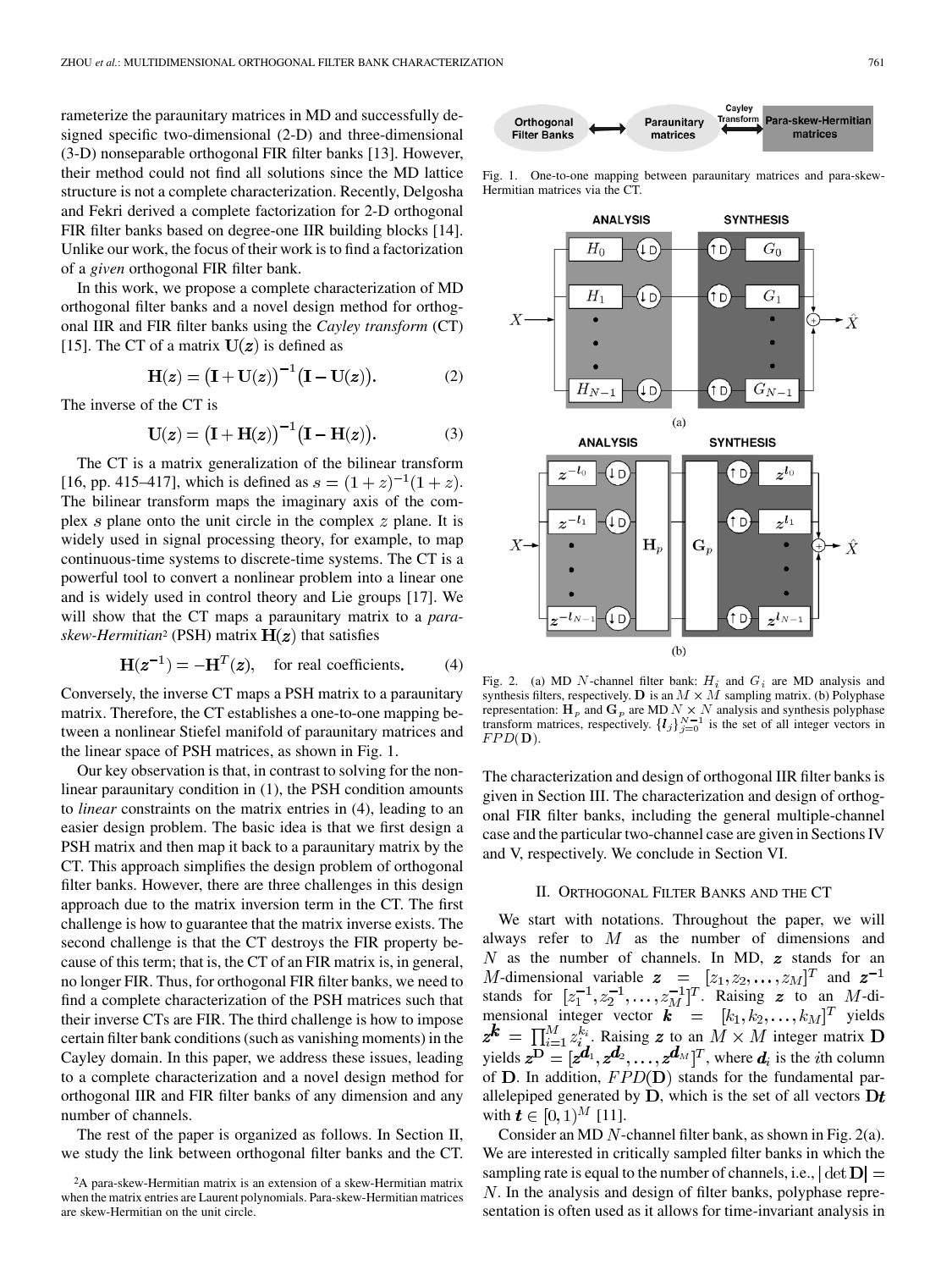the polyphase domain as shown in Fig. 2(b). In the polyphase domain, the analysis and synthesis parts can be represented by  $N \times N$  matrices  $H_p(z)$  and  $G_p(z)$ , respectively. The analysis and synthesis filters are related to the corresponding polyphase matrices as [[11\]](#page-8-0)

$$
H_i(\mathbf{z}) = \sum_{\mathbf{l}_j \in \mathcal{N}(\mathbf{D})} \mathbf{z}^{-\mathbf{l}_j} \{ \mathbf{H}_p \}_{i, j}(\mathbf{z}^{\mathbf{D}})
$$
  
\n
$$
G_i(\mathbf{z}) = \sum_{\mathbf{l}_j \in \mathcal{N}(\mathbf{D})} \mathbf{z}^{\mathbf{l}_j} \{ \mathbf{G}_p \}_{j, i}(\mathbf{z}^{\mathbf{D}}), \text{ for } i = 0, 1, \dots, N-1 \text{ (5)}
$$

where  $\mathcal{N}(\mathbf{D})$  is the set of all integer vectors in  $FPD(\mathbf{D})$ , and  ${A}_{i,j}$  is the  $(i, j)$  entry of the matrix **A**.

In the polyphase domain, the perfect reconstruction condition  $\hat{X}(z) = X(z)$  is equivalent to  $H_p(z)G_p(z) = I$ . Orthogonal condition additionally require  $G_p(z) = H_p^T(z^{-1})$ , and, thus,  $H_p(z)$  and  $G_p(z)$  are paraunitary matrices. Therefore, designing an orthogonal filter bank amounts to designing a paraunitary matrix. From now on, we denote  $G_n(z)$  by  $U(z)$  for convenience, and we assume that  $U(z)$  is an  $N \times N$  paraunitary matrix, and  $H(z)$  is its CT.

As mentioned in Section I, the CT maps a paraunitary matrix to a PSH matrix. To use the CT, we must make sure that  $\mathbf{I} + \mathbf{U}(z)$  is invertible as required in (2). If  $\mathbf{I} + \mathbf{U}(z)$  is not invertible, we can adjust the filter bank by multiplying some filters with  $-1$ , to obtain an equivalent filter bank. Doing so is equivalent to multiplying the corresponding rows of  $U(z)$  with  $-1$  to obtain an equivalent paraunitary matrix. In this way, we can generate  $2^N$  equivalent  $U(z)$  from one N-channel orthogonal filter bank. The following proposition guarantees that among those  $2^N$  equivalent matrices there exists at least one  $U(z)$  such that  $I + U(z)$  is invertible.

*Proposition 1:* Suppose  $U(z)$  is an  $N \times N$  matrix and  $\Lambda$  is an  $N \times N$  diagonal matrix whose diagonal entries are either 1 or  $-1$ . Then, there exists at least one  $\Lambda$  such that  $\mathbf{I} + \Lambda \mathbf{U}(\mathbf{z})$  is nonsingular.

*Proof:* See Appendix A.

By Proposition 1, we can always find an equivalent paraunitary polyphase matrix  $U(z)$  for any orthogonal filter bank such that  $I + U(z)$  is invertible and, thus, its CT  $H(z)$  exists. To obtain  $U(z)$  from  $H(z)$  by the inverse CT, we must make sure that  $\mathbf{I} + \mathbf{H}(z)$  is also invertible as required in (3). The following proposition shows  $\mathbf{I} + \mathbf{H}(z) = 2(\mathbf{I} + \mathbf{U}(z))^{-1}$  and, hence, that the condition for  $\mathbf{I} + \mathbf{H}(z)$  to be invertible is equivalent to the condition for  $\mathbf{I} + \mathbf{U}(\mathbf{z})$  to be invertible.

*Proposition 2:* Suppose that  $H(z)$  is the CT of  $U(z)$ . Then

$$
\mathbf{H}(z) = 2(\mathbf{I} + \mathbf{U}(z))^{-1} - \mathbf{I}
$$

$$
\mathbf{U}(z) = 2(\mathbf{I} + \mathbf{H}(z))^{-1} - \mathbf{I}
$$

*Proof:* Using (2), we have

$$
\mathbf{I} + \mathbf{H}(z) = \mathbf{I} + (\mathbf{I} + \mathbf{U}(z))^{-1} (\mathbf{I} - \mathbf{U}(z))
$$
  
=  $(\mathbf{I} + \mathbf{U}(z))^{-1} [(\mathbf{I} + \mathbf{U}(z)) + (\mathbf{I} - \mathbf{U}(z))]$   
=  $2(\mathbf{I} + \mathbf{U}(z))^{-1}$ .

From Proposition 1 and Proposition 2, we can associate any orthogonal filter bank with a paraunitary matrix  $U(z)$  and a PSH

matrix  $H(z)$  such that both  $I+U(z)$  and  $I+H(z)$  are invertible. Therefore, in the rest of the paper, without loss of generality, we can assume that the CT of the polyphase matrix  $U(z)$  and the inverse CT of  $H(z)$  always exist. Now, we can prove that the CT maps paraunitary matrices to PSH matrices and vice versa.

*Theorem 1:* The CT of a paraunitary matrix is a PSH matrix. Conversely, the CT of a PSH matrix is a paraunitary matrix. *Proof:* See Appendix B.

#### III. ORTHOGONAL IIR FILTER BANKS

## *A. Complete Characterization*

By Theorem 1, the CT establishes a one-to-one mapping between paraunitary matrices and PSH matrices. For implementation purposes, we consider IIR filter banks with rational filters<sup>3</sup> only. In the polyphase domain, IIR filter banks lead to IIR matrices, entries of which are rational functions. Based on Theorem 1, we can obtain the complete characterization of orthogonal IIR filter banks with rational filters.

*Proposition 3:* The complete characterization of orthogonal IIR filter banks with rational filters in the Cayley domain is PSH matrices with rational entries.

*Proof:* By Theorem 1 and the fact that the CT of a rational matrix is still rational.

By Proposition 3, to design an orthogonal IIR filter bank, we can first design a PSH matrix in the Cayley domain, and then map it back to a paraunitary polyphase matrix.

This method simplifies our design problem, since the PSH condition amounts to *linear* constraints on the matrix entries, while the paraunitary condition amounts to nonlinear ones. Take the two-channel case as an example; for multiple-channel cases, the results are similar. Let  $U(z)$  be a 2 × 2 paraunitary matrix with

$$
\mathbf{U}(\mathbf{z}) = \begin{pmatrix} U_{00}(\mathbf{z}) & U_{01}(\mathbf{z}) \\ U_{10}(\mathbf{z}) & U_{11}(\mathbf{z}) \end{pmatrix}
$$

Then, the paraunitary condition  $U(z)U^{T}(z^{-1}) = I$  becomes

$$
\begin{cases}\nU_{00}(z)U_{00}(z^{-1}) + U_{01}(z)U_{01}(z^{-1}) = 1 \\
U_{00}(z)U_{10}(z^{-1}) + U_{01}(z)U_{11}(z^{-1}) = 0 \\
U_{10}(z)U_{10}(z^{-1}) + U_{11}(z)U_{11}(z^{-1}) = 1.\n\end{cases}
$$
\n(6)

Solving the system (6) involves solving three nonlinear equations with respect to the entries of  $U(z)$ . In contrast, let  $H(z)$ be a  $2 \times 2$  PSH matrix with

$$
\mathbf{H}(\mathbf{z}) = \begin{pmatrix} H_{00}(\mathbf{z}) & H_{01}(\mathbf{z}) \\ H_{10}(\mathbf{z}) & H_{11}(\mathbf{z}) \end{pmatrix}.
$$

Then, the PSH condition  $H(z^{-1}) = -H<sup>T</sup>(z)$  becomes

$$
\begin{cases}\nH_{00}(z^{-1}) = -H_{00}(z) \\
H_{11}(z^{-1}) = -H_{11}(z) \\
H_{01}(z^{-1}) = -H_{10}(z).\n\end{cases}
$$
\n(7)

Here, solving the system (7) involves solving only three independent linear equations with respect to the entries of  $H(z)$ . Moreover, these equations are decoupled. Specifically, we only need to design two antisymmetric filters,  $H_{00}(z)$  and  $H_{11}(z)$ , independently and then choose one arbitrary filter  $H_{10}(z)$  leading to  $H_{01}(z)$  as in the last equation of (7). Then,

 $3A$  filter is said to be rational if its z transform is a rational function.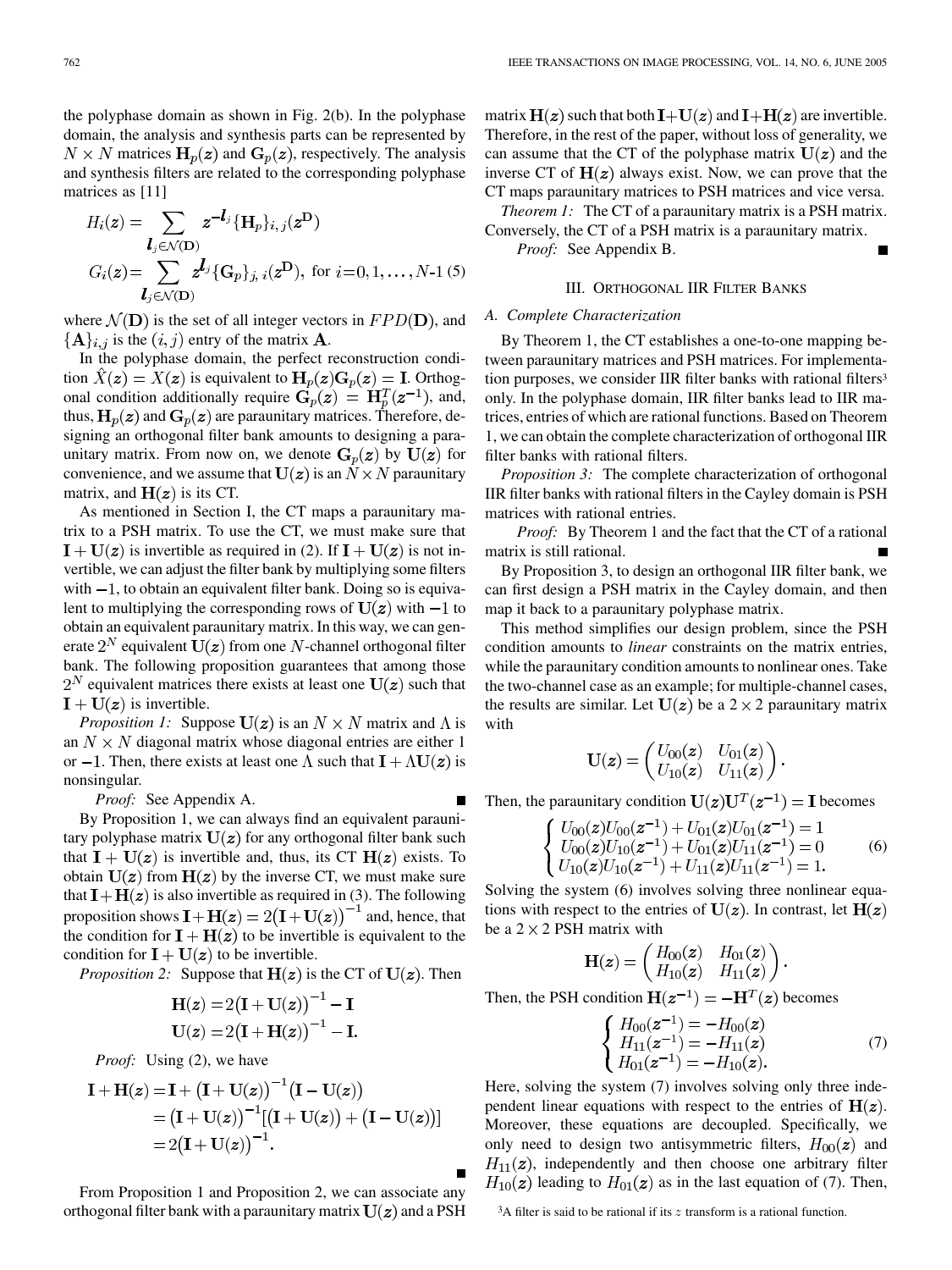the problem of designing  $H(z)$  converts to that of designing antisymmetric filters, which is a simple problem as shown by the following proposition.

*Proposition 4:* Suppose  $W(z)$  is an IIR filter with a rational function:  $W(z) = A(z)/B(z)$ , where  $A(z)$  and  $B(z)$  are coprime polynomials. Then,  $W(z^{-1}) = -W(z)$  if and only if

$$
A(\mathbf{z}^{-1}) = c\mathbf{z}^{\mathbf{m}} A(\mathbf{z}) \quad \text{and} \quad B(\mathbf{z}^{-1}) = -c\mathbf{z}^{\mathbf{m}} B(\mathbf{z})
$$

where  $\boldsymbol{m}$  is an arbitrary integer vector and  $c = \pm 1$ . *Proof:* See Appendix E.

# *B. Design Examples of 2-D Quincunx IIR Orthogonal Filter Banks With Vanishing Moments*

In this subsection, we consider the design of 2-D quincunx orthogonal IIR filter banks as an illustration of the CT design method. It is straightforward to extend it to the the higher dimensional and more channels cases.

Quincunx sampling is density-2 sampling, leading to the twochannel case. Of all MD sampling patterns, the quincunx one is the most common. However, since the sampling is nonseparable, it offers challenges. For the quincunx sampling, its sampling matrix and the integer vectors in the fundamental parallelepiped in (5) can be written as

$$
\mathbf{D} = \begin{pmatrix} 1 & 1 \\ 1 & -1 \end{pmatrix} \quad \text{and} \quad \mathbf{l}_0 = \begin{pmatrix} 0 \\ 0 \end{pmatrix}, \ \mathbf{l}_1 = \begin{pmatrix} 1 \\ 0 \end{pmatrix}.
$$

From (5), the low-pass filter  $G_0(z)$  of the quincunx filter bank can be written as

$$
G_0(z_1, z_2) = U_{00}(z_1 z_2, z_1 z_2^{-1}) + z_1 U_{10}(z_1 z_2, z_1 z_2^{-1}).
$$
 (8)

In the context of wavelet design, the vanishing-moment condition plays an essential role. This condition requires the lowpass filter  $G_0(z_1, z_2)$  to have Lth-order zero derivatives at  $z =$  $[-1, -1]^T$ , i.e.

$$
\frac{\partial^n G_0(z_1, z_2)}{\partial z_1^i \partial z_2^{n-i}}\Big|_{\substack{(-1, -1) \\ \text{for } n = 0, 1, \dots, L-1; i = 0, 1, \dots, n \quad (9)}}
$$

where the number of equations equals to the number of vanishing moments.

The design process is as follows. First, we parameterize a PSH matrix  $H(z)$  as shown in (7) with the help of Proposition 4. Second, we compute the CT of  $H(z)$  to get  $U(z)$  and obtain the low-pass filter from the polyphase matrix  $U(z)$  as in (8). Third, we impose the vanishing-moment condition on the lowpass filter.

To illustrate our design process, we design two orthogonal filters with the second-order vanishing moments. In terms of (9), the number of vanishing moments is 3, and, hence, the number of free variables in the parameterization for  $H(z)$  is also 3.

*Example 1:*

1) In this example, we choose  $H_{00}(z_1, z_2)$  and  $H_{11}(z_1, z_2)$  to be zeros, and parameterize  $H_{01}(z_1, z_2)$  as

$$
H_{01}(z_1, z_2) = \frac{1}{a_1 + a_2 z_1 + a_3 z_2}
$$



Fig. 3. Magnitude frequency responses of two orthogonal low-pass filters with second-order vanishing moments, obtained by the CT. (a) Example 1. (b) Example 2.

2) Take the CT of  $H(z)$  to get  $G_p(z) = U(z)$ and impose the second-order vanishing-moment condition on the low-pass filter  $G_0(z)$  as in (9), which leads to

$$
\begin{cases}\na_2 = a_3 \\
a_1 = -2a_2 - 2a_3 \\
(a_1 + a_2 + a_3 - 1)^2 = 2\n\end{cases}
$$

3) Obtain the solutions

$$
a_2 = a_3 = -\frac{1}{2} \pm \frac{1}{\sqrt{2}}, \quad a_1 = -4a_2.
$$

The magnitude frequency response of the resulting low-pass filter in the quincunx filter bank is given in Fig. 3(a). *Example 2:*

1) In this example, we choose  $H(z_1, z_2)$  to be FIR, and parameterize antisymmetric filters  $H_{00}(z_1, z_2)$  and  $H_{11}(z_1, z_2)$  as

$$
H_{00}(z_1, z_2) = a_1(z_1 - z_1^{-1})
$$
  
\n
$$
H_{11}(z_1, z_2) = a_2(z_2 - z_2^{-1})
$$

and  $H_{01}(z_1, z_2)$  as

$$
H_{01}(z_1, z_2) = a_3.
$$

2) Take the CT of  $H(z)$  to get  $G_p(z) = U(z)$ and impose the second-order vanishing-moment condition on the low-pass filter  $G_0(z)$  as in (9), which leads to

$$
\begin{cases}\na_2 = a_1 + a_3 \\
a_3^2 + 2a_3 - 1 = 0 \\
a_1(1 - a_3) + a_3(1 + a_3)a_2 = 0.\n\end{cases}
$$

3) Obtain the solutions

$$
a_3 = -1 \pm \sqrt{2}
$$
,  $a_1 = \frac{-a_3}{2}$ ,  $a_2 = \frac{a_3}{2}$ .

The resulting low-pass filter in the quincunx filter bank has good diamond-like shape of the magnitude frequency response, as shown in Fig. 3(b).

#### IV. ORTHOGONAL FIR FILTER BANKS

In the polyphase domain, FIR filter banks lead to FIR matrices, entries of which are polynomials. To design orthogonal FIR filter banks, we need to design paraunitary FIR matrices.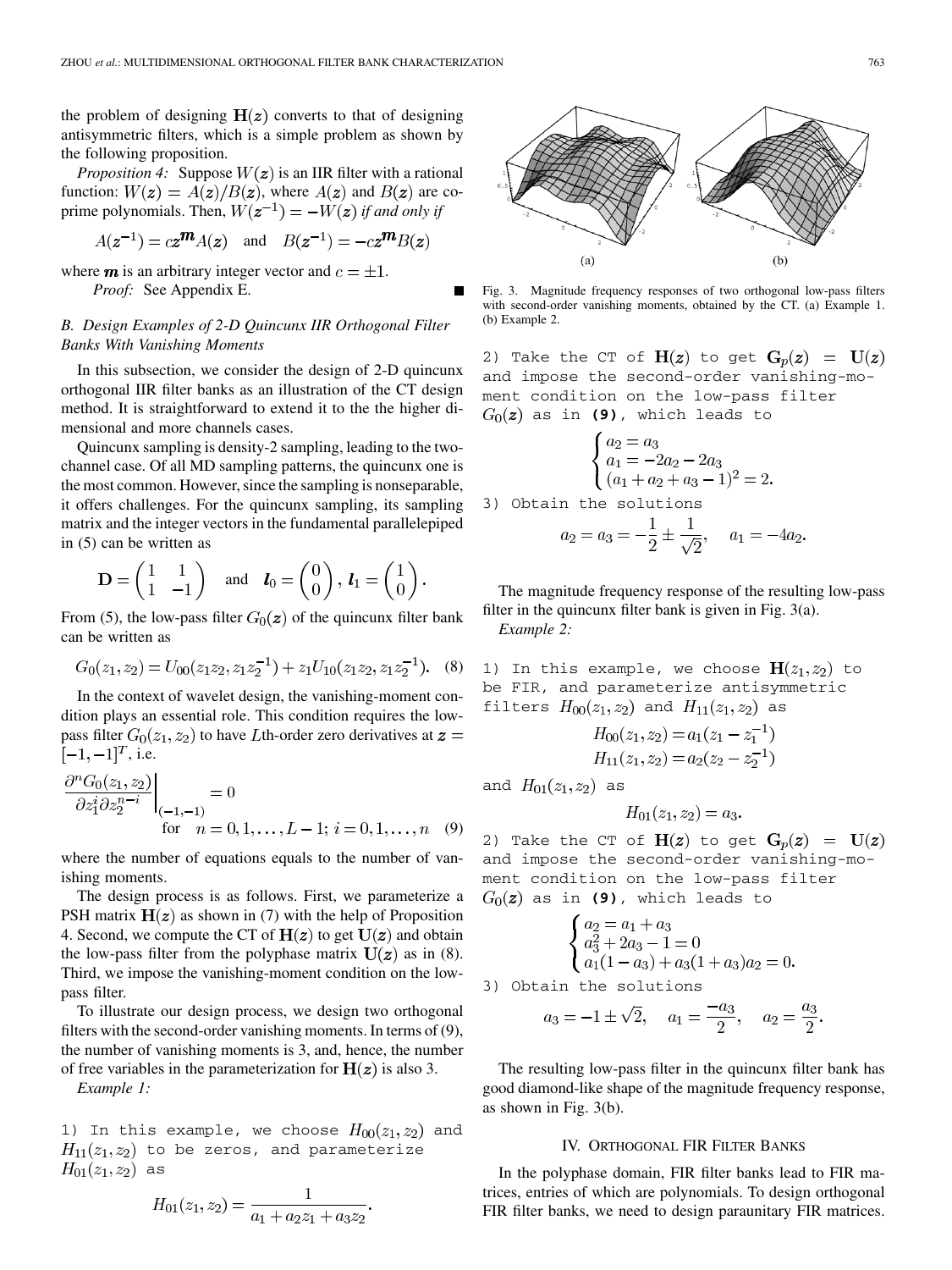In this section, we assume that  $U(z)$  is an  $N \times N$  paraunitary FIR matrix. From (1),  $\det U(z) \cdot \det U^{T}(z^{-1}) = 1$ . Therefore, det  $U(z)$  is an allpass FIR filter and, hence, a monomial [[11\]](#page-8-0). Thus, we have

$$
\det \mathbf{U}(\mathbf{z}) = c\mathbf{z}^{-k}.
$$

where  $c = \pm 1$ , and **k** is the McMillan degree of the orthogonal filter bank derived from  $U(z)$ , which is defined as the minimum number of delay units for each dimension [[18\]](#page-9-0).

As mentioned in Section I, although  $U(z)$  is an FIR matrix, in general,  $H(z)$  is not because of the factor  $(I + U(z))^{-1}$ . Thus, we need to find a complete characterization of PSH matrices such that their CTs are FIR.

According to the Cramer's rule, we have

$$
\mathbf{H}(z) = (\mathbf{I} + \mathbf{U}(z))^{-1} (\mathbf{I} - \mathbf{U}(z))
$$

$$
= \frac{\text{adj} (\mathbf{I} + \mathbf{U}(z)) (\mathbf{I} - \mathbf{U}(z))}{\text{det} (\mathbf{I} + \mathbf{U}(z))}
$$
(10)

where adj **A** denotes the adjugate of **A**. In other words,  $H(z)$ can be represented as the quotient of an FIR matrix and an FIR filter. Let  $D(z)$  and  $H'(z)$  be the scaled denominator and numerator of (10), respectively

$$
D(z) \stackrel{\text{def}}{=} 2^{-N+1} \det \left( \mathbf{I} + \mathbf{U}(z) \right) \tag{11}
$$

$$
\mathbf{H}'(z) \stackrel{\text{def}}{=} 2^{-N+1} \text{adj} \left( \mathbf{I} + \mathbf{U}(z) \right) \left( \mathbf{I} - \mathbf{U}(z) \right) \tag{12}
$$

where the scale factor  $2^{-N+1}$  is introduced for later convenience. Then,  $H(z)$  can be expressed as

$$
\mathbf{H}(z) = \frac{\mathbf{H}'(z)}{D(z)}.
$$

From Proposition 2, we have

$$
\det (\mathbf{I} + \mathbf{U}(\mathbf{z})) = 2^N \det (\mathbf{I} + \mathbf{H}(\mathbf{z}))^{-1}.
$$

Substitute this into (11), and we get

$$
D(z) = 2 \det \left( \mathbf{I} + \mathbf{H}(z) \right)^{-1}.
$$
 (13)

Now, our task is to obtain a characterization of both  $D(z)$  and  $H'(z)$ , since they will characterize  $H(z)$ .

*Lemma 1:* Suppose  $U(z)$  is a paraunitary FIR matrix of McMillan degree  $k$ . Then, its CT  $H(z)$  can be written as  $D(z)^{-1}H'(z)$ , where  $D(z)$  is an FIR filter and  $H'(z)$  is an FIR matrix, and they satisfy the following conditions:

$$
D(z^{-1}) = cz^k D(z)
$$

$$
\mathbf{H}^{\prime T}(z^{-1}) = -cz^k \mathbf{H}^{\prime}(z)
$$

$$
2 D(z)^{N-1} = \det (D(z) \mathbf{I} + \mathbf{H}^{\prime}(z)).
$$

Moreover, if  $D(z)$  and  $H'(z)$  are coprime, then they are unique for each paraunitary FIR matrix  $U(z)$ .

*Proof:* See Appendix C.

Now, we formulate the complete characterization of paraunitary FIR matrices in the Cayley domain.

*Theorem 2:* The CT of a matrix  $H(z)$  is a paraunitary FIR matrix *if and only if* it can be written as  $H(z) = D(z)^{-1}H'(z)$ , where  $D(z)$  is an FIR filter and  $\mathbf{H}'(z)$  is an FIR matrix, and they satisfy the following four conditions:

1) 
$$
D(z^{-1}) = cz^k D(z);
$$
  
2)  $H'^T(z^{-1}) = -cz^k H'(z);$ 

- 3)  $2D(z)^{N-1} = \det(D(z)I + H'(z));$
- 4)  $D(z)^{N-2}$  is a common factor of all minors of  $D(z)I +$  $H'(z)$ .

Moreover, the CT of  $H(z)$  can be written as

$$
\mathbf{U}(z) = \frac{\text{adj}\left(D(z)\mathbf{I} + \mathbf{H}'(z)\right)}{D(z)^{N-2}} - \mathbf{I}.\tag{14}
$$

*Proof:* By Lemma 1, we know that the first three conditions are necessary for the CT of  $H(z)$  to be a paraunitary FIR matrix. Furthermore, conditions 1) and 2) guarantee that  $H(z)$ is a PSH matrix, and, thus, its CT is a paraunitary matrix. Now, we only need to prove that condition 4) is the necessary and sufficient condition for the CT of  $H(z)$  to be FIR. By Proposition 2, the CT of  $H(z)$  is given by

$$
U(z) = 2(I + H(z))^{-1} - I
$$
  
= 2 - D(z)(D(z)I + H'(z))<sup>-1</sup> – I.

From condition 3)

$$
\mathbf{U}(z) = 2 - D(z) \frac{\text{adj}\left(D(z)\mathbf{I} + \mathbf{H}'(z)\right)}{2 - D(z)^{N-1}} - \mathbf{I}
$$

$$
= \frac{\text{adj}\left(D(z)\mathbf{I} + \mathbf{H}'(z)\right)}{D(z)^{N-2}} - \mathbf{I}.
$$

To guarantee that  $U(z)$  is FIR, the necessary and sufficient condition is that  $D(z)^{N-2}$  is a factor of adj  $(D(z)I + H'(z))$ . This completes the proof.

Therefore, our problem of designing a paraunitary FIR matrix  $U(z)$  is converted to a problem of designing a PSH matrix  $H(z) = D(z)^{-1}H'(z)$ , where  $D(z)$  and  $H'(z)$  satisfy the conditions given in Theorem 2.

#### V. TWO-CHANNEL ORTHOGONAL FIR FILTER BANKS

#### *A. Complete Characterization*

Among MD orthogonal filter banks, the two-channel ones are the simplest and most popular. In this case,  $N = 2$  and condition 4) in Theorem 2 is always satisfied. Our goal here is to express  $U(z)$  directly as an FIR matrix using  $D(z)$  and the terms from  $H'(z)$  so that we can impose further conditions on them (e.g., vanishing-moment conditions).

*Lemma 2:* Suppose  $H'(z)$  be a 2  $\times$  2 FIR matrix with

$$
\mathbf{H}'(z) = \begin{pmatrix} H'_{00}(z) & H'_{01}(z) \\ H'_{10}(z) & H'_{11}(z) \end{pmatrix}.
$$

Then, condition 3) in Theorem 2 amounts to the following two conditions:

$$
\begin{cases}\nH'_{00}(z) + H'_{11}(z) = 1 - cz^{-k} \\
H'_{01}(z)H'_{01}(z^{-1}) = cz^{k} \\
[2D(z) - (D(z) + H'_{00}(z))(D(z) + H'_{11}(z))].\n\end{cases}
$$

*Proof:* See Appendix D.

Now we formulate a complete characterization of general  $2 \times 2$  paraunitary FIR matrices.

*Theorem 3:* Any  $2 \times 2$  MD paraunitary FIR matrix  $U(z)$  can be written as

$$
\mathbf{U}(z) = \begin{pmatrix} D(z) + H'_{11}(z) - 1 & -H'_{01}(z) \\ -H'_{10}(z) & D(z) + H'_{00}(z) - 1 \end{pmatrix} (15)
$$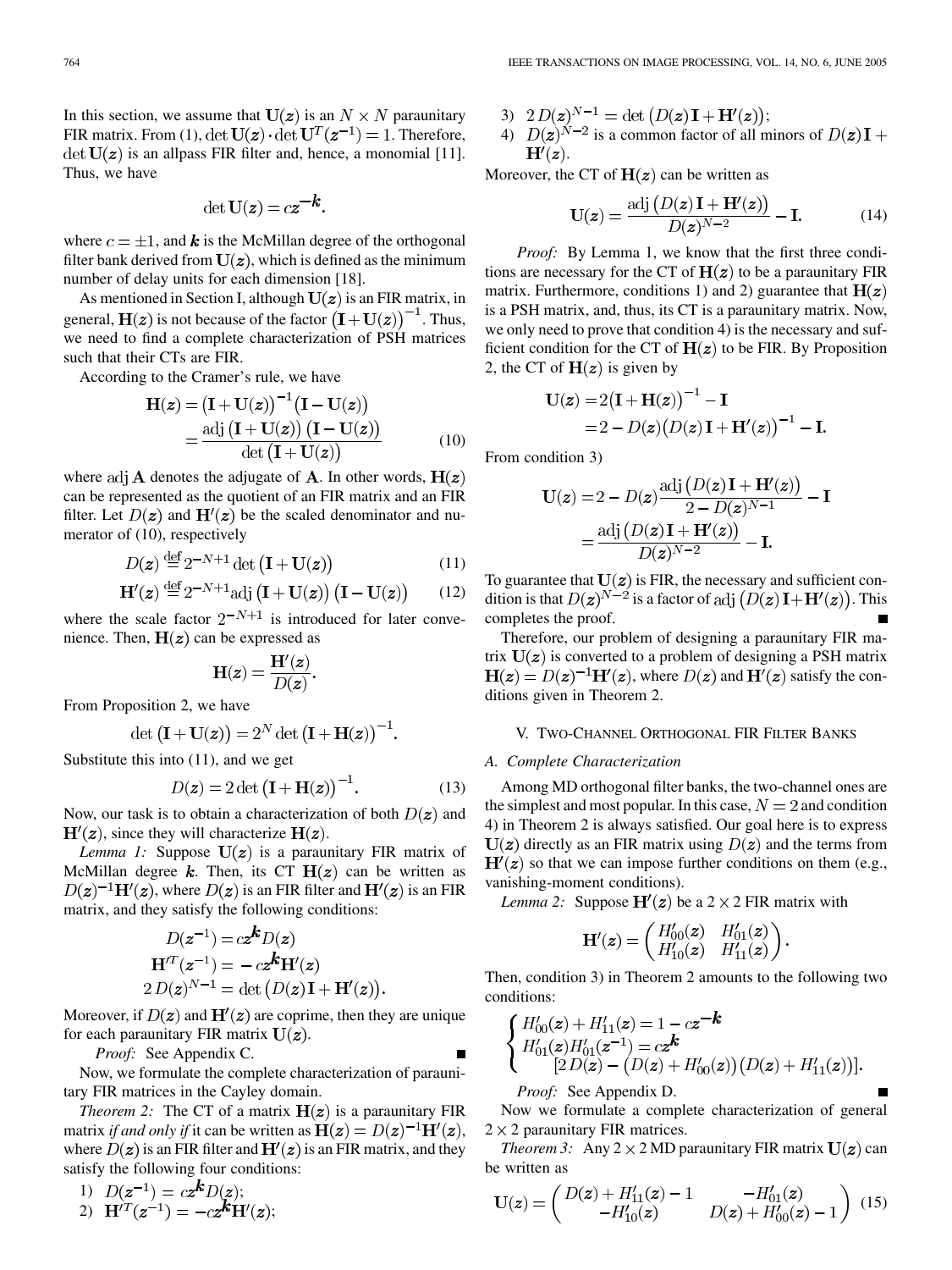where  $D(z)$  is an FIR filter satisfying

$$
D(z^*) = (z^*)D(z)
$$
  
and 
$$
H'(z) = \begin{pmatrix} H'_{00}(z) & H'_{01}(z) \\ H'_{10}(z) & H'_{11}(z) \end{pmatrix}
$$
 is an FIR matrix satisfying

 $D(z^{-1}) = c z^k D(z)$ 

$$
H'_{00}(z^{-1}) = -cz^{\prime\prime}H'_{00}(z),
$$
  
\n
$$
H'_{10}(z^{-1}) = -cz^{\prime\prime}H'_{01}(z),
$$
  
\n
$$
H'_{11}(z) = 1 - cz^{-\prime\prime} - H'_{00}(z)
$$

and

$$
H'_{01}(z)H'_{01}(z^{-1}) = 2cz^k D(z)
$$
\n(16)

$$
-cz^{k}(D(z) + H'_{00}(z))(D(z) + H'_{11}(z)). \quad (17)
$$

*Proof:* Let  $H(z)$  be the CT of  $U(z)$ . Let  $D(z)$  and  $H'(z)$ be defined as before. By Theorem 2 and Lemma 2, it is easy to verify that the CT of  $H(z) = D(z)^{-1}H'(z)$  is a paraunitary FIR matrix if, and only if,  $D(z)$  and  $H'(z)$  satisfy the given conditions in this theorem.

It remains to show that the CT of  $H(z)$  satisfies (15). In the two-channel case, (14) becomes

$$
\mathbf{U}(z) = \text{adj}\left(D(z)\mathbf{I} + \mathbf{H}'(z)\right) - \mathbf{I}
$$

and adj  $(D(z)I + H'(z))$  equals

$$
\begin{pmatrix}\nD(z) + H'_{11}(z) & -H'_{01}(z) \\
-H'_{10}(z) & D(z) + H'_{00}(z)\n\end{pmatrix}.
$$

This completes the proof.

In this characterization, the free parameters are the coefficients of the symmetric FIR filters  $D(z)$  and  $H'_{00}(z)$  only. Although the computation of  $H'_{01}(z)$  in (16) amounts to a spectral factorization problem, it is easier since the size of filters here is half of that required in the design method of spectral factorizations by Smith and Barnwell [\[10\]](#page-8-0). In the actual design, we can parameterize the coefficients of the  $D(z)$ ,  $H'_{00}(z)$ , and  $H'_{10}(z)$ , and then solve equations with respect to these coefficients imposed by (16), and possibly additional conditions. This design method is applicable for arbitrary dimensions. In the next subsection, we will detail the design process of 2-D orthogonal filter banks with vanishing moments.

# *B. Design Examples of 2-D Quincunx Orthogonal FIR Filter Banks With Vanishing Moments*

As in the orthogonal IIR case, the vanishing-moment condition plays an essential role in the context of wavelet design. Using (8) and (15), the low-pass filter  $G_0(z)$  becomes

$$
G_0(z_1, z_2) = (D(z_1 z_2, z_1 z_2^{-1}) + H'_{11}(z_1 z_2, z_1 z_2^{-1}) - 1) -z_1 H'_{10}(z_1 z_2, z_1 z_2^{-1}).
$$
 (18)

Therefore, the vanishing-moment condition imposes certain constraints on the derivatives of  $D(z)$ ,  $H'_{11}(z)$  and  $H'_{10}(z)$  at  $z = [-1, -1]^T$ . If we parameterize these three filters according to Theorem 3, then the vanishing-moment condition amounts to linear equations, which can be solved easily.

The design procedure is given as follows.

1) Parameterize FIR filters  $D(z_1, z_2)$  and  $H'_{11}(z_1, z_2)$  such that

$$
D(z_1^{-1}, z_2^{-1}) = z_1^{k_1} z_2^{k_2} D(z_1, z_2),
$$
\n(19)  
\n
$$
H'_{11}(z_1^{-1}, z_2^{-1}) = -z_1^{k_1} z_2^{k_2} H'_{11}(z_1, z_2).
$$
\n(20)

2) Parameterize the FIR filter  $H'_{10}(z_1, z_2)$ . 3) Compute the parameterization of the low-pass filter  $G_0(z_1, z_2)$  using (18) and impose the  $L$ th-order vanishing moment as in **(9)**, resulting in linear equations. 4) Equation **(16)** in Theorem 3 becomes

$$
H'_{10}(z_1, z_2)H'_{10}(z_1^{-1}, z_2^{-1}) = 2z_1^{k_1}z_2^{k_2}D(z_1, z_2) - z_1^{k_1}z_2^{k_2}
$$
  
\n
$$
(D(z_1, z_2) + H'_{00}(z_1, z_2))(D(z_1, z_2) + H'_{11}(z_1, z_2)).
$$
 (21)

Comparing the coefficients of  $z$  results in quadratic equations.

5) Solve the set of all resulting equations from steps 3) and 4) together, and get all the filterbank filters from  $U(z_1, z_2)$  using (15).

#### *C. Parameter Analysis*

We want to examine the effect of the size of the filters on the number of equations to solve, and the maximum number of vanishing moments that can be imposed using the above design procedure.

1) The McMillan degree  $[k_1,k_2]^T$  of an orthogonal filter bank is equal to the size of the filters. By **(19) and (20)**, the size of both  $D(z_1, z_2)$  and  $H'_{11}(z_1, z_2)$  are  $(k_1+1)(k_2+1)$ . By (21), the size of  $H'_{10}(z_1,z_2)$ is also  $(k_1+1)(k_2+1)$ . 2) Because of the symmetric conditions in **(19) and (20)**, the total number of parameters for  $D(z_1, z_2)$  and  $H'_{11}(z_1, z_2)$  is  $(k_1 + 1)(k_2 + 1)$ . Adding the number of parameters of  $H'_{10}(z_1, z_2)$ , the total number of unknowns is  $2(k_1 + 1)(k_2 + 1)$ . 3) Let  $V$  be the number of vanishing moments. Then, step 3) leads to  $V$  equations. In step 4), we get  $((2k_1 + 1)(2k_2 +$  $i)$  + 1)/2 independent equations from (21). Therefore, to quarantee a solution (i.e., the number of equations must be less than or equal to the number of unknowns), the number of vanishing moments  $V$  has to obey

$$
V \le 2(k_1 + 1)(k_2 + 1) - \frac{(1 + 2k_1)(1 + 2k_2) + 1}{2}
$$
  
= k<sub>1</sub> + k<sub>2</sub> + 1. (22)

#### *D. Design Examples*

*Example 3:* In the first design example, we design orthogonal filters of minimum size, with the second-order vanishing

$$
f_{\rm{max}}
$$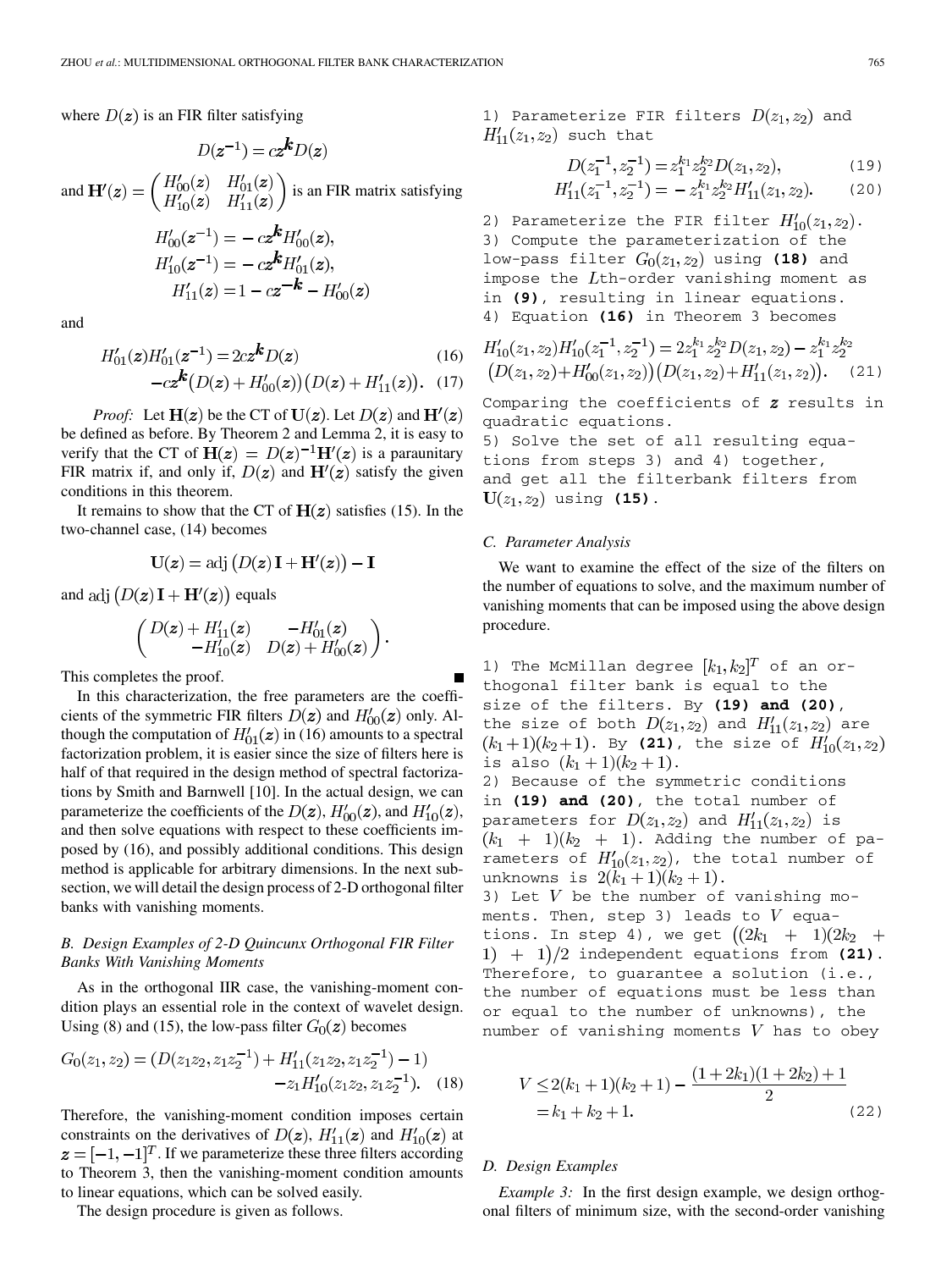TABLE I SIX SOLUTIONS YIELDING ORTHOGONAL FILTERS WITH SECOND-ORDER VANISHING MOMENTS

| No.   |                                      |                                       |                                       |
|-------|--------------------------------------|---------------------------------------|---------------------------------------|
| $a_1$ | $rac{1}{4}(2\pm\sqrt{2})$            | $\frac{1}{16}(8\pm\sqrt{2+\sqrt{6}})$ | $\frac{1}{16}(8\pm\sqrt{2}+\sqrt{6})$ |
| $a_2$ |                                      | $\frac{1}{16}(-\sqrt{6}\pm\sqrt{18})$ | $\frac{1}{16}(-\sqrt{6}\pm\sqrt{18})$ |
| $a_3$ | $\frac{1}{8}(4\pm\sqrt{2}-\sqrt{6})$ | $rac{1}{8}(4\pm\sqrt{2})$             | $\frac{1}{8}(4\pm\sqrt{2})$           |
| $a_4$ |                                      | $rac{1}{8}\sqrt{6}$                   | $-\frac{1}{5}\sqrt{6}$                |
| $a_5$ | $\frac{1}{8}(\pm\sqrt{2}-\sqrt{6})$  | $\frac{1}{16}(\pm\sqrt{2}-\sqrt{6})$  | $\frac{1}{16}(\mp\sqrt{2}-\sqrt{6})$  |

moments. According to (9), the second-order vanishing-moment condition (i.e.,  $L = 2$ ) specifies three equations or three vanishing moments. Therefore, using (22), a minimal McMillan degree is  $[1, 1]^T$ . The design procedure is given as follows.

1) Parameterize  $D(z_1, z_2)$  and  $H'_{11}(z_1, z_2)$  as

$$
D(z_1, z_2) = a_1(1 + z_1^{-1}z_2^{-1}) + a_2(z_1^{-1} + z_2^{-1}),
$$
  
\n
$$
H'_{11}(z_1, z_2) = a_3(1 - z_1^{-1}z_2^{-1}) + a_4(z_1^{-1} - z_2^{-1}).
$$

2) Parameterize  $H'_{10}(z_1, z_2)$  as

$$
H'_{10}(z_1,z_2)=a_5+a_6z_1^{-1}+a_7z_2^{-1}+a_8z_1^{-1}z_2^{-1}.
$$

3) Solve three linear equations as in **(9)** and we get

$$
\begin{cases}\na_6 = a_3 + a_4 - a_5 - \frac{1}{2} \\
a_7 = a_3 - a_4 - a_5 - \frac{1}{2} \\
a_8 = a_5 + 2a_1 + 2a_2 - 2a_3.\n\end{cases}
$$

4) Comparing the coefficients of  $z$  in **(21)**, which generates five quadratic equations. Solve these equations.

The resulting six solutions, which make up three pairs and each pair of filters are related by reversal, are given in Table I. The first pair leads to the degenerated Daubechies' D4 filter [[7\]](#page-8-0). The second and third pairs are nonseparable filters same as those found by Kovačević and Vetterli [[13\]](#page-9-0) using the lattice structure.

*Example 4:* In the second example, we design orthogonal filters of minimum size, with the third-order vanishing moments, in which the number of vanishing moments is 6 in terms of (9). Therefore, using (22), a minimal McMillan degree in this case is  $[3, 2]^T$ . The algebraic solutions are difficult, but the numerical solutions are possible. There are totally eight independent<sup>4</sup> solutions, where two are degenerated Daubechies' D6 filters. The magnitude frequency responses of the rest six 2-D filters are shown in Fig. 4. The two filters in Fig. 4(a) are the same as those found by Kovačević and Vetterli [[19\]](#page-9-0) using the lattice structure. Note that the lattice structure is not a complete characterization in the MD case. In contrast, our design method finds all solutions owing to the complete characterization. Among the four new solutions given in Fig. 4(b), the top two have desirable diamond-like magnitude frequency response shape and the resulting 2-D filters  $h[n_1, n_2]$  are given in Tables II and III.



Fig. 4. Magnitude frequency responses of 24-tap orthogonal low-pass filters with third-order vanishing moments, obtained by the CT. (a) Two possible solutions, also found by Kovačević and Vetterli. (b) Four possible solutions. They are new filters.

TABLE II COEFFICIENTS OF THE TOP LEFT FILTER IN FIG. 4(b)  $h[n_1, n_2]$ 

| n <sub>1</sub><br>n <sub>2</sub> |             |             |             |             |             |             |
|----------------------------------|-------------|-------------|-------------|-------------|-------------|-------------|
|                                  |             |             | 0.075488    |             |             |             |
|                                  |             | 0.012489    | $-0.040651$ | $-0.435382$ |             |             |
| 2                                | 0.000310    | $-0.006588$ | $-0.206156$ | $-0.817362$ | 0.028754    |             |
| 3                                | $-0.000163$ | $-0.005753$ | 0.077692    | $-0.255153$ | 0.054036    | $-0.001530$ |
|                                  |             | 0.003061    | 0.086578    | 0.084412    | $-0.011057$ | $-0.002914$ |
| 5                                |             |             | $-0.046121$ | 0.004306    | $-0.020505$ |             |
|                                  |             |             |             | 0.007996    |             |             |

TABLE III COEFFICIENTS OF THE TOP RIGHT FILTER IN FIG. 4(b)  $h[n_1, n_2]$ 

| $n_{1}$<br>n <sub>2</sub> |             |             |             |             |             |          |
|---------------------------|-------------|-------------|-------------|-------------|-------------|----------|
| $\Omega$                  |             |             | 0.099592    |             |             |          |
|                           |             | $-0.162877$ | $-0.241812$ | $-0.096059$ |             |          |
| 2                         | $-0.000530$ | 0.396194    | 0.107243    | 0.233489    | 0.031684    |          |
| 3                         | 0.000095    | 0.726965    | 0.112575    | $-0.121339$ | $-0.077174$ | 0.000010 |
|                           |             | 0.299450    | 0.106067    | $-0.066143$ | 0.041963    | 0.000056 |
| 5                         |             |             | 0.043673    | $-0.025611$ | 0.017251    |          |
| 6                         |             |             |             | $-0.010548$ |             |          |
|                           |             |             |             |             |             |          |

They can be used to construct wavelets bases via iterated filterbanks [\[13](#page-9-0)]. After the tenth iteration, they have smooth surface as shown in Fig. 5.

#### VI. CONCLUSION

Designing MD orthogonal filter banks amounts to designing MD paraunitary matrices. The CT establishes a one-to-one mapping between MD paraunitary matrices and MD PSH matrices

<sup>&</sup>lt;sup>4</sup>It is easy to verify that the reversal or modulation of an orthogonal FIR filter with the third-order vanishing moment is still orthogonal with the third-order vanishing moment.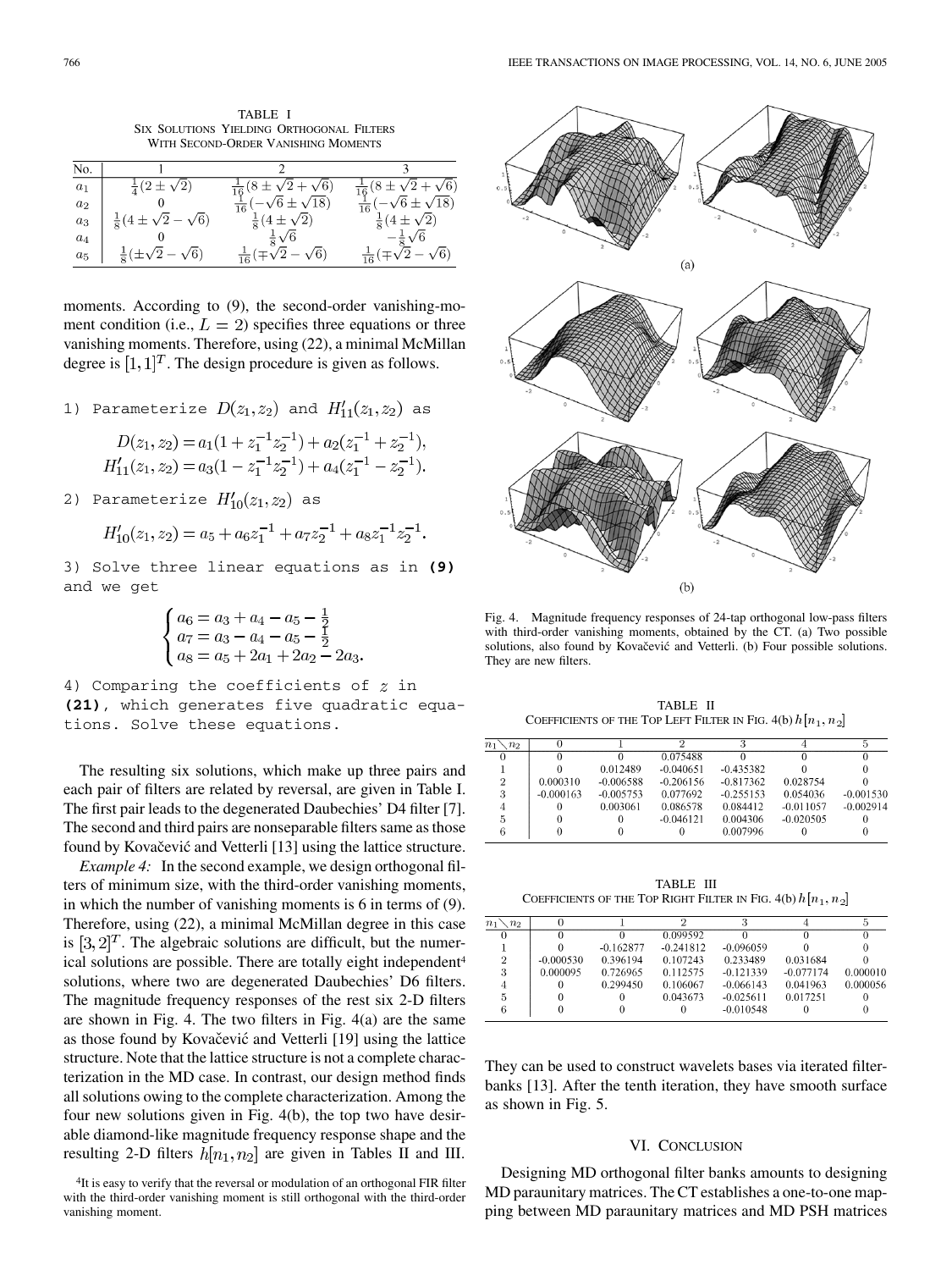

Fig. 5. Tenth iteration leading to quincunx wavelet bases of the top two filters in Fig. 4(b), obtained by the CT.

and converts nonlinear paraunitary condition to linear PSH condition. Based on this mapping, we find a uniform framework for the characterization of MD multichannel orthogonal filter banks.

The characterization of MD orthogonal IIR filter banks is simple: the linear space of PSH IIR matrices. In contrast, since the CT destroys the FIR property, the CT of an MD orthogonal FIR filter bank is in general not FIR. Instead, we find the characterization of a paraunitary FIR matrix in the Cayley domain is the quotient of an FIR matrix and an FIR filter with some constraints. In addition, we propose the design process to impose vanishing moments on orthogonal filters with illustrative examples. Our future work will be on the simplification of characterization for orthogonal FIR filter banks with more than two channels, and new filter designs for specific filter bank problems.

# APPENDIX A PROOF OF PROPOSITION 1

We prove it by induction.

- 1) When  $N = 1$ , then  $\Lambda = 1$ , or  $\Lambda = -1$ . Obviously, either  $1 + U(z)$  or  $1 - U(z)$  must be nonsingular.
- 2) Suppose the proposition holds for  $N = k$ . Now, consider  $N = k + 1$ . Express the  $(k+1) \times (k+1)$  matrix  $U(z)$  as

$$
\mathbf{U}(\mathbf{z}) = \begin{pmatrix} \mathbf{U}_k & \mathbf{U}_{1,k} \\ \mathbf{U}_{k,1} & u_{k,k} \end{pmatrix}
$$

By assumption, we can find a  $k \times k$  diagonal matrix  $\Lambda^*$ such that  $I + \Lambda^* U_k$  is nonsingular. Let  $\Lambda_1$  and  $\Lambda_2$  be two  $(k+1) \times (k+1)$  diagonal matrices such that

$$
\Lambda_1 = \begin{pmatrix} \Lambda^* & 0 \\ 0 & 1 \end{pmatrix} \quad \text{and} \quad \Lambda_2 = \begin{pmatrix} \Lambda^* & 0 \\ 0 & -1 \end{pmatrix}.
$$

We will show that either  $\mathbf{I} + \Lambda_1 \mathbf{U}(z)$  or  $\mathbf{I} + \Lambda_2 \mathbf{U}(z)$  must be nonsingular. We have

$$
\mathbf{I} + \Lambda_1 \mathbf{U}(\mathbf{z}) = \begin{pmatrix} \mathbf{I}_k + \Lambda^* \mathbf{U}_k & \Lambda^* \mathbf{U}_{1,k} \\ \mathbf{U}_{k,1} & 1 + u_{k,k} \end{pmatrix}
$$

$$
\mathbf{I} + \Lambda_2 \mathbf{U}(\mathbf{z}) = \begin{pmatrix} \mathbf{I}_k + \Lambda^* \mathbf{U}_k & \Lambda^* \mathbf{U}_{1,k} \\ -\mathbf{U}_{k,1} & 1 - u_{k,k} \end{pmatrix}
$$

where  $\mathbf{I}_k$  is a  $k \times k$  identity matrix.

Let W be a  $(k+1) \times (k+1)$  matrix such that its first k rows are the same as those of both  $I + \Lambda_1 U(z)$  and  $I + \Lambda_2 U(z)$ , and its last row is the sum of the last rows of  $\mathbf{I} + \Lambda_1 \mathbf{U}(z)$  and  $\mathbf{I} + \Lambda_2 \mathbf{U}(z)$ . Then

$$
\det \mathbf{W} = \det(\mathbf{I} + \Lambda_1 \mathbf{U}(\mathbf{z})) + \det(\mathbf{I} + \Lambda_2 \mathbf{U}(\mathbf{z})) \tag{23}
$$

and

$$
\det \mathbf{W} = \det \begin{pmatrix} \mathbf{I}_k + \Lambda^* \mathbf{U}_k & \Lambda^* \mathbf{U}_{1,k} \\ 0 & 2 \end{pmatrix}
$$

$$
= 2 \det(\mathbf{I} + \Lambda^* \mathbf{U}_k).
$$

By assumption,  $\det W \neq 0$ , and, thus, from (23), either  $\mathbf{I} + \Lambda_1 \mathbf{U}(\mathbf{z})$  or  $\mathbf{I} + \Lambda_2 \mathbf{U}(\mathbf{z})$  must be nonsingular.

# APPENDIX B PROOF OF THEOREM 1

For the first part, suppose that  $U(z)$  is a paraunitary matrix and  $H(z)$  is the CT of  $U(z)$ . Then, using (2)

$$
H^{T}(z^{-1}) = (I - U^{T}(z^{-1}))(I + U^{T}(z^{-1}))^{-1}
$$
  
\n
$$
= (U(z)U^{T}(z^{-1}) - U^{T}(z^{-1}))
$$
  
\n
$$
(U(z)U^{T}(z^{-1}) + U^{T}(z^{-1}))^{-1}
$$
  
\n
$$
= (U(z) - I)U^{T}(z^{-1})(U^{T}(z^{-1}))^{-1}
$$
  
\n
$$
\cdot (U(z) + I)^{-1}
$$
  
\n
$$
= - (I - U(z))(I + U(z))^{-1}.
$$

It can be easily checked that  $(I - U(z))$  and  $(I + U(z))$ <sup>-1</sup> are commutable. Therefore

$$
\mathbf{H}^{T}(z^{-1}) = -(\mathbf{I} + \mathbf{U}(z))^{-1}(\mathbf{I} - \mathbf{U}(z))
$$
  
= -**H**(z).

For the second part, suppose that  $H(z)$  is a PSH matrix and  $U(z)$  is the CT of  $H(z)$ . Then

$$
\mathbf{U}^{T}(z^{-1}) = (\mathbf{I} - \mathbf{H}^{T}(z^{-1})) (\mathbf{I} + \mathbf{H}^{T}(z^{-1}))^{-1}
$$
  
= (\mathbf{I} + \mathbf{H}(z)) (\mathbf{I} - \mathbf{H}(z))^{-1}.

П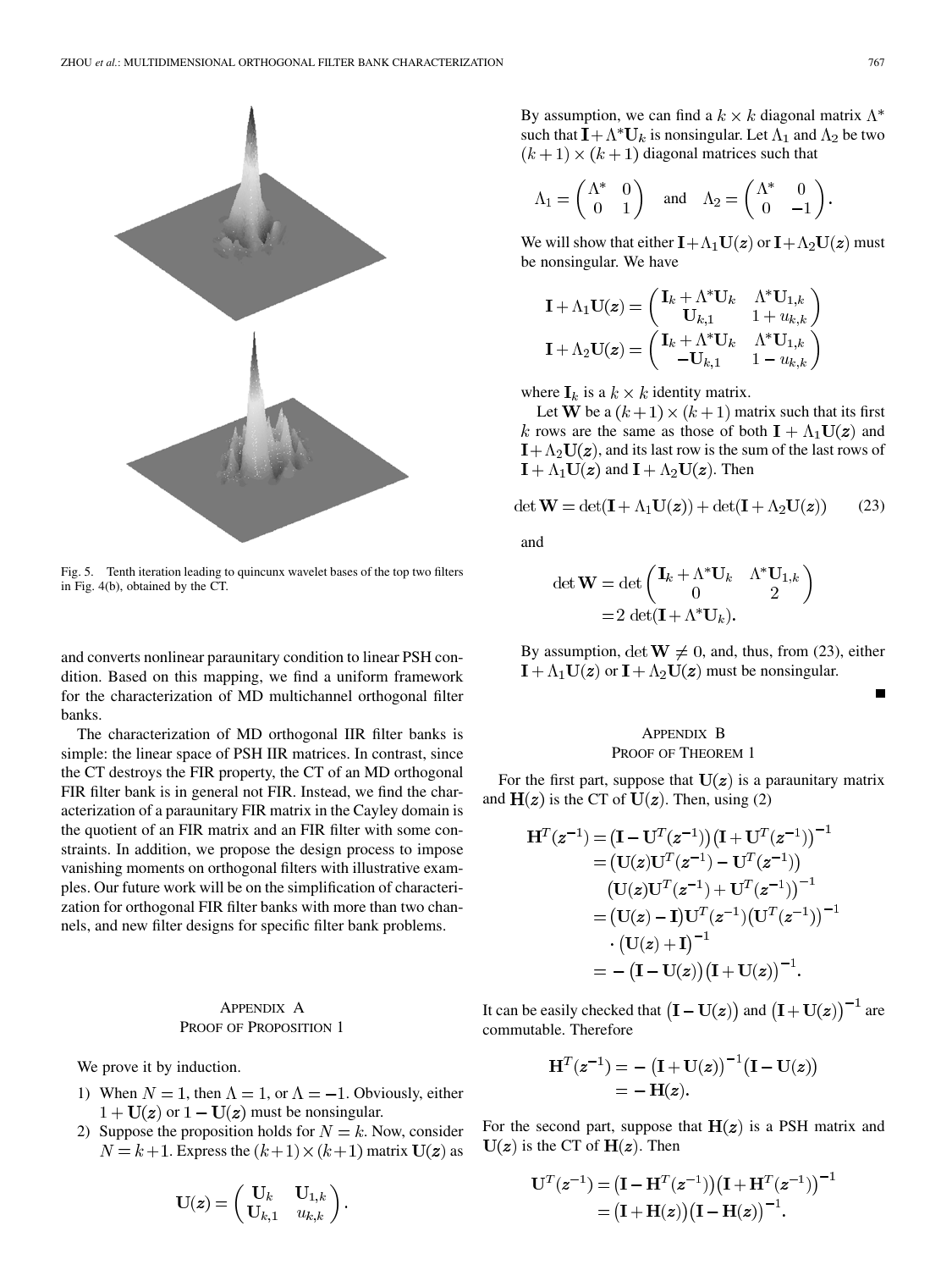<span id="page-8-0"></span>Similarly,  $(I + H(z))$  and  $(I - H(z))^{-1}$  are commutable. Therefore

$$
U(z)UT(z-1) = (I + H(z))-1(I - H(z))
$$

$$
(I - H(z))-1(I + H(z))
$$

$$
= I.
$$

# APPENDIX C PROOF OF LEMMA 1

For the first part, define  $D(z)$  and  $H'(z)$  as in (11) and (12), respectively. It is clear that both  $D(z)$  and  $H'(z)$  are FIR. It remains to show the symmetric property of  $D(z)$  and  $H'(z)$ . By (13)

$$
D(z^{-1})^{-1} = 2^{-1} \det (\mathbf{I} + \mathbf{H}(z^{-1}))^{T}
$$
  
= 2<sup>-1</sup> det ( $\mathbf{I} - \mathbf{H}(z)$ )

which leads to

$$
D(z)D(z^{-1})^{-1} = \det (\mathbf{I} + \mathbf{H}(z))^{-1} \cdot \det (\mathbf{I} - \mathbf{H}(z))
$$
  
= det  $[(\mathbf{I} + \mathbf{H}(z))^{-1}(\mathbf{I} - \mathbf{H}(z))]$   
= det  $\mathbf{U}(z)$   
=  $cz^{-k}$ .

Thus,  $D(z^{-1}) = c z^k D(z)$ , and, hence

$$
\mathbf{H}^{T}(z^{-1}) = D(z^{-1})\mathbf{H}^{T}(z^{-1})
$$

$$
= -cz^kD(z)\mathbf{H}(z)
$$

$$
= -cz^k\mathbf{H}'(z).
$$

By (13)

$$
D(z) = 2 \det (\mathbf{I} + \mathbf{H}(z))^{-1}
$$
  
= 2 det  $(\mathbf{I} + D(z)^{-1} \mathbf{H}'(z))^{-1}$   
= 2 det  $[D(z)(D(z)\mathbf{I} + \mathbf{H}'(z))^{-1}]$   
= 2  $D(z)^{N}$  det  $(D(z)\mathbf{I} + \mathbf{H}'(z))^{-1}$ .

The second part is obvious since  $H(z) = D(z)^{-1}H'(z)$ .

# APPENDIX D PROOF OF LEMMA 2

By condition 3) in Theorem 2

$$
2 - D(z) = \det (D(z) \mathbf{I} + \mathbf{H}'(z)).
$$
 (24)

It is easy to verify for the two-channel case that

$$
\det (D(z)\mathbf{I} + \mathbf{H}'(z)) = D^2(z) + D(z)\text{tr }\mathbf{H}'(z) + \det \mathbf{H}'(z).
$$

Therefore

$$
D2(z) + \det \mathbf{H}'(z) = 2 - D(z) - D(z) \text{tr } \mathbf{H}'(z).
$$
 (25)

By replacing z by  $z^{-1}$  in (25), after some simple manipulation, we obtain

$$
z^{2k}(D^2(z) + \det \mathbf{H}'(z)) = 2cz^k D(z) + z^{2k} D(z) \text{tr } \mathbf{H}'(z).
$$
\n(26)

By combining (25) and (26) we obtain

 $\blacksquare$ 

$$
\operatorname{tr} \mathbf{H}'(z) = 1 - cz^{-k}.
$$

This completes the proof for the first equation. The second equation follows from (24) after some straightforward manipulation.

# APPENDIX E

## PROOF OF PROPOSITION 4

The proof of the sufficient condition is obvious. For the necessary condition, suppose  $W(z^{-1}) = -W(z)$ . Then,  $A(z^{-1})B(z) = -A(z)B(z^{-1})$ . Since  $A(z)$  and  $B(z)$  are coprime polynomials, there exists an FIR filter  $R(z)$ , such that

$$
A(\mathbf{z}^{-1}) = R(\mathbf{z})A(\mathbf{z}).\tag{27}
$$

By replacing z by  $z^{-1}$  in (27), we obtain

$$
A(z) = R(z^{-1})A(z^{-1}).
$$
 (28)

By multiplying (27) and (28), we have

 $R(z)R(z^{-1}) = 1.$ 

Therefore,  $R(z)$  is an allpass FIR filter, i.e.,  $R(z) = cz^m$ , which completes the proof.

#### **REFERENCES**

- [1] G. Karlsson and M. Vetterli, "Theory of two-dimensional multirate filter banks," *IEEE Trans. Acoust., Speech, Signal Process.*, vol. 38, no. 6, pp. 925–937, Jun. 1990.
- [2] E. Viscito and J. P. Allebach, "The analysis and design of multidimensional FIR perfect reconstruction filter banks for arbitrary sampling lattices," *IEEE Trans. Circuits Syst.*, vol. 38, no. 1, pp. 29–42, Jan. 1991.
- [3] R. H. Bamberger and M. J. T. Smith, "A filter bank for the directional decomposition of images: Theory and design," *IEEE Trans. Signal Process.*, vol. 40, no. 4, pp. 882–893, Apr. 1992.
- [4] T. Chen and P. P. Vaidyanathan, "Recent developments in multidimensional multirate systems," *IEEE Trans. Circuts Syst. Video Technol.*, vol. 3, no. 2, pp. 116–137, Apr. 1993.
- [5] D. B. H. Tay and N. G. Kingsbury, "Flexible design of multidimensional perfect reconstruction FIR 2-band filters using transformations of variables," *IEEE Trans. Image Process.*, vol. 2, no. 4, pp. 466–480, Apr. 1993.
- [6] M. Vetterli and J. Kovačević, *Wavelets and Subband Coding*. Upper Saddle River, NJ: Prentice-Hall, 1995.
- [7] I. Daubechies, "Orthonormal bases of compactly supported wavelets," *Commun. Pure Appl. Math.*, vol. 41, pp. 909–996, Nov. 1988.
- [8] C. Herley and M. Vetterli, "Wavelets and recursive filter banks," *IEEE Trans. Signal Process.*, vol. 41, no. 8, pp. 2536–2556, Aug. 1993.
- [9] I. W. Selesnick, "Formulas for orthogonal IIR wavelet filters," *IEEE Trans. Signal Process.*, vol. 46, no. 4, pp. 1138–1141, Apr. 1998.
- [10] M. J. T. Smith and T. P. Barnwell III, "Exact reconstruction for tree-structured subband coders," *IEEE Trans. Acoust., Speech, Signal Process.*, vol. 34, no. 3, pp. 431–441, Mar. 1986.
- [11] P. P. Vaidyanathan, *Multirate Systems and Filter Banks*. Upper Saddle River, NJ: Prentice-Hall, 1993.